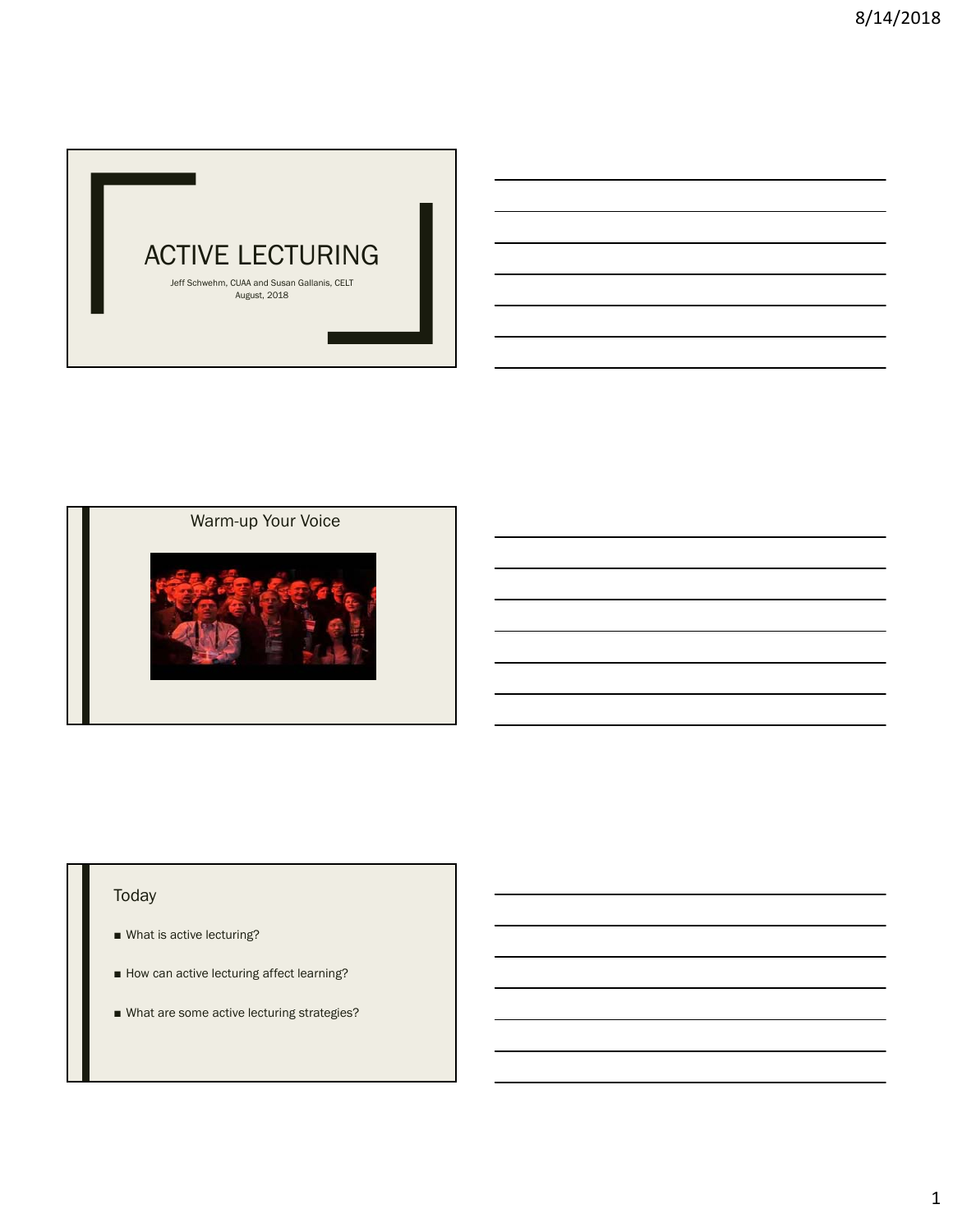What is active lecturing?

I hear and I forget. I see and I remember. I do and I understand. **Confucius** 



### How can active lecturing impact learning?

- Builds foundational knowledge.
- Activates Working/Short Term<br>Memory.
- Can help build Long Term Memory.
- Can help students to make<br>connections to existing knowledge
- Can help students create new<br>knowledge.



### Before lecture begins…

- Short (90 second) attention getter: video clip, poem, puzzle, image
- Pose a thought question
- Share lecture outcome questions
- Your learning objectives can help you formulate questions.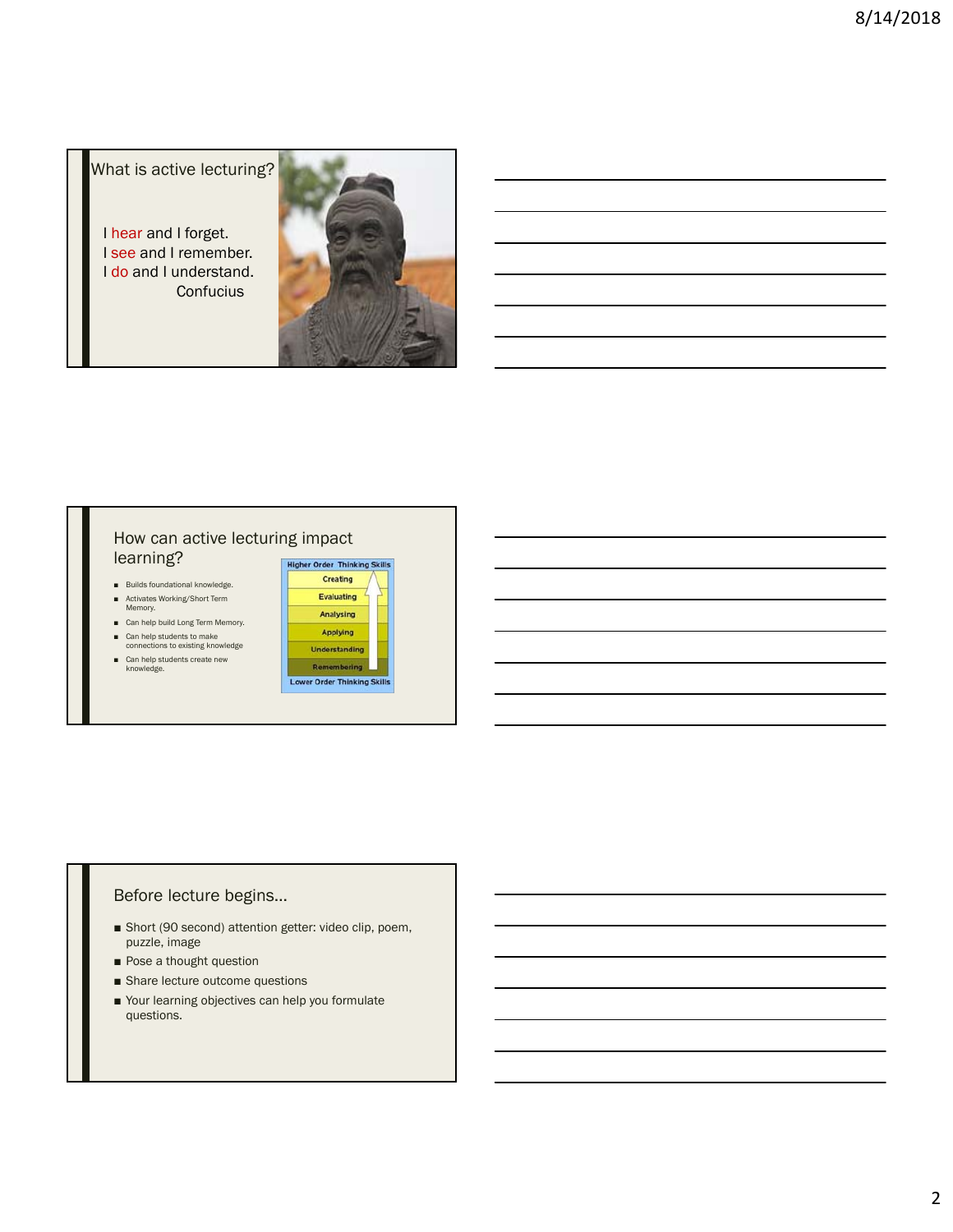### Lecture Strategies

- Lecture in chunks (~15 minutes) avoids cognitive overload.
- Lecture as if students have done the reading.



## Lecture Strategies, cont'd.

- Stories
- Metaphors, analogies
- Show enthusiasm, energy
- Movement

## Lecture Strategies, cont'd.

- Clear vocal signals (Bligh, 2000)
	- *Global signals (i.e., new topic)*
	- *Key point signals*
	- *Local signals (i.e., connect to book or slide)*
	- *Aside signals*
	- *Example signals*
	- *Meta-review signals*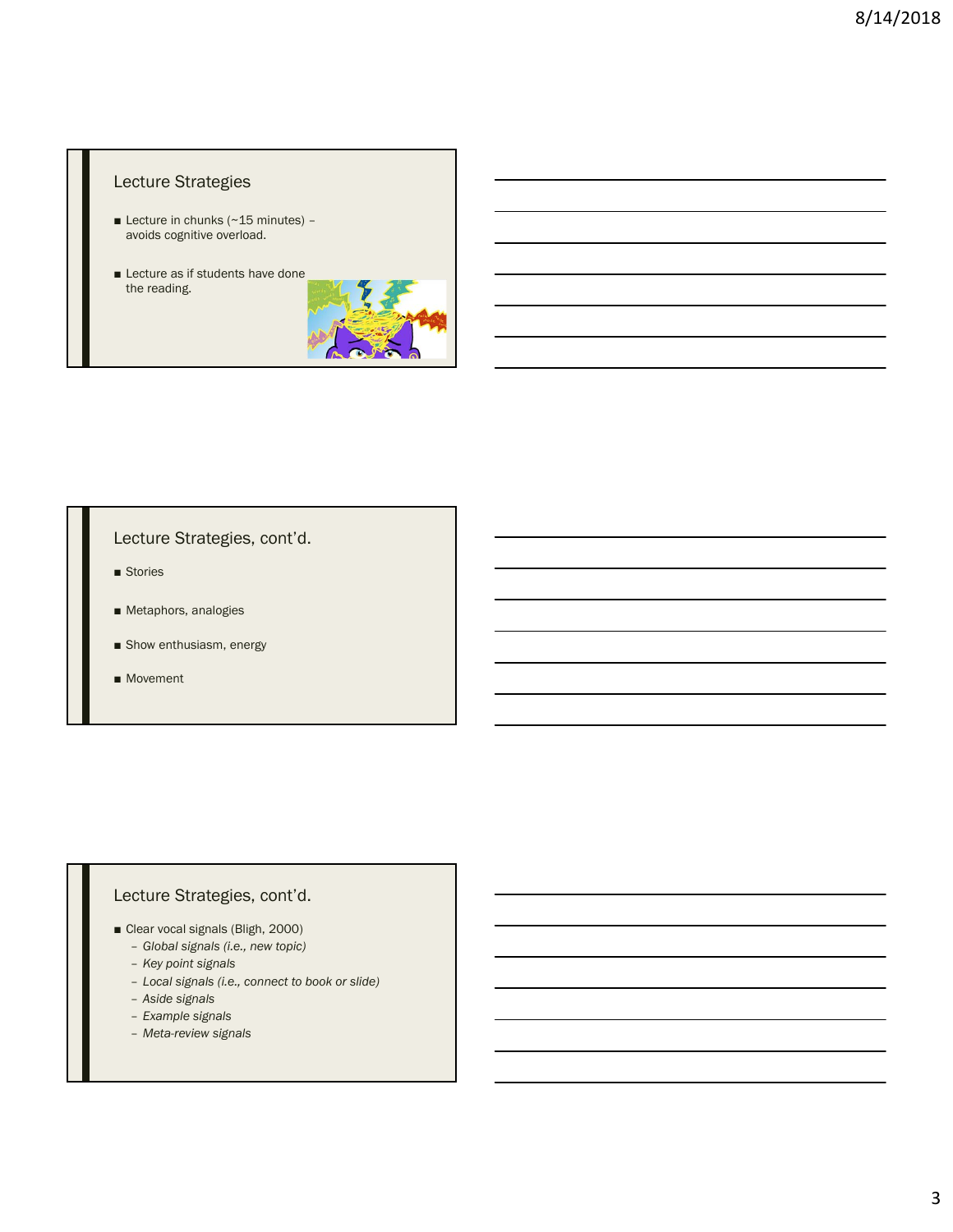## Lecture Strategies, cont'd.

■ Help students see the value in the content



# Use PowerPoint effectively

- Reduce visual and verbal overload
	- Richard Mayer's work
	- Use visuals to enhance what you say
	- Reduce text on each slide





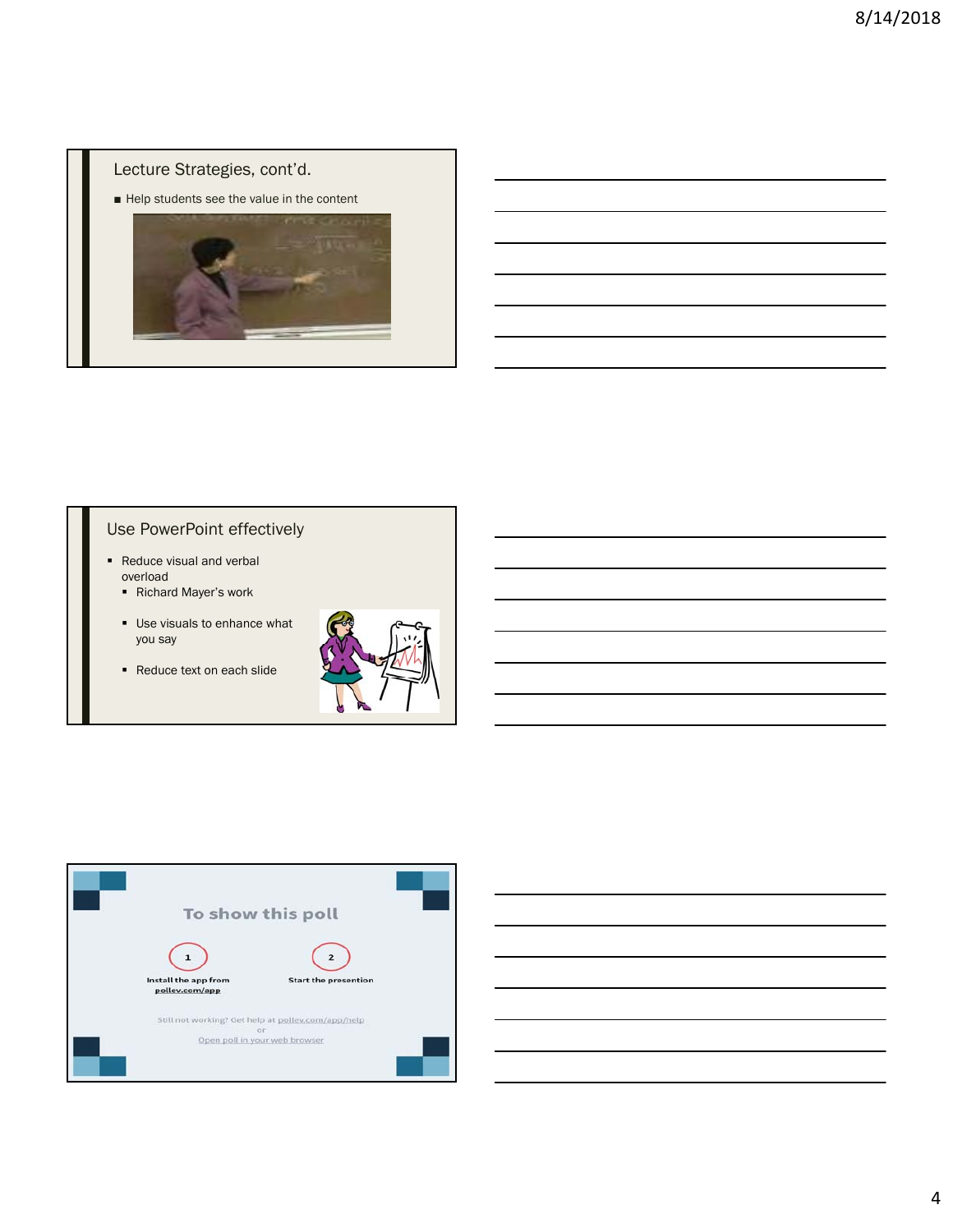## What to do between the lecture chunks

- Discussion
- Video clip
- Polling
- Lecture "wrappers"
- Concept maps
- Case studies
- Think-pair-share
	-
	- One-minute paper
	- Questions for critical thinking
	- Lecture outcome

questions

## At the end of class

- Close the loop
	- *and have students be accountable*
	- *Free tech options*
		- Kahoot (https://kahoot.com/)
		- Poll Everywhere (https://www.polleverywhere.com/)

#### Resources

- Bligh, D. A. (2000). What's the use of lectures? San Francisco, CA: Jossey-Bass.
- Brookfield, S. (2017). Delivering and effective college lecture through a student's lens. https://community.acue.org/blog/delivering-an-effective-lecture-through-al<mark>ens.</mark> https://community.acue.org/blog/delivering-an-effective-lecture-through-a-<br>students-lens/?utm\_source=ACUE+Community&utm\_campaign=e8099e65e1-<br>EMAIL\_CAMPAIGN\_2017\_05\_17&utm\_medium=email&utm\_term=0\_b39ffec948e8099e65e1-77584157
- Doyle, T. (n.d.) Eight steps to active lecturing. /teaching-resources/eight-steps-to active-lecturing/
- Harrington, C., Zakrajsek, T. (2017). Dynamic lecturing: Research-based strategies to enhance lecture effectivelness. Sterling, VA: Stylus.
- Nilson, L. B. (2016). Teaching at its best: A research-based resource for college instructors. San Francisco, CA: Jossey-Bass.
- Reynolds, G. (2008). Presentation zen: Simple ideas on presentation design and delivery. Berkeley, CA: New Riders.